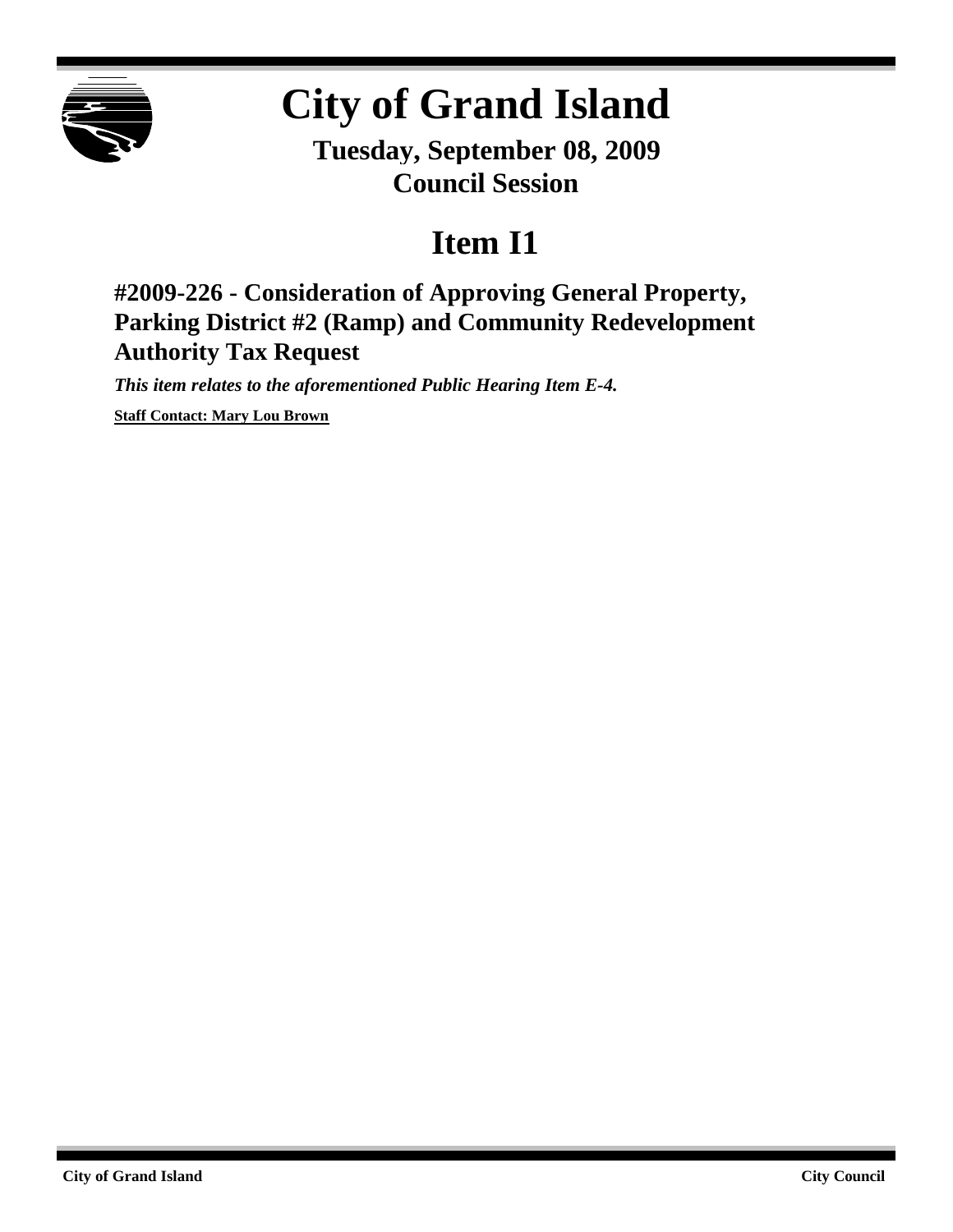## RESOLUTION 2009-226

WHEREAS, Nebraska Revised Statute Section 77-1601.02 provides that the property tax reque st for the prior year shall be the property tax request for the current year for purposes of the levy set by the County Board of Equalization unless the Governing Body of the City passes by a majority vote a resolution or ordinance setting the tax request at a different amount; and

WHEREAS, a special public hearing was held as required by law to hear and consider comments concerning the property tax request; and

WHEREAS, it is in the best interests of the City that the property tax request for the current year be a different amount than the property tax request for the prior year; and

WHEREAS, the final levy of the Municipality for the fiscal year 2009-2010 for all general municipal purposes is set at .272500 per one hundred dollars of actual valuation; and

WHEREAS, the final levy of the Municipality for the fiscal year 2009-2010 for Parking District No. 2 is set at .022105 per one hundred dollars of actual valuation; and

WHEREAS, the final levy of the Municipality for the fiscal year 2009-2010 for the Community Redevelopment Authority is set at .018076 per one hundred dollars of actual valuation.

NOW, THEREFORE, BE IT RESOLVED BY THE MAYOR AND COUNCIL OF THE CITY OF GRAND ISLAND, NEBRASKA, that:

- 1. The amount to be raised by taxation for all general municipal purposes for the fiscal year commencing on October 1, 2009 in the amount of \$6,406,867 shall be levied upon all the taxable property in the City of Grand Island and based on a current assessed valuation of \$2,351,143,887; and
- 2. The amount to be raised by taxation for Parking District No. 2 for the fiscal year commencing October 1, 2009 in the amount of \$8,000 shall be levied upon all the taxable property within Parking District No. 2 and based on a current assessed valuation of \$36,191,376; and
- 3. The amount to be raised by taxation for the Community Redevelopment Authority for the fiscal year commencing October 1, 2009 in the amount of \$425,000 shall be levied upon the taxable property in the City of Grand Island and based on a current assessed valuation of \$2,351,143,887

- - -